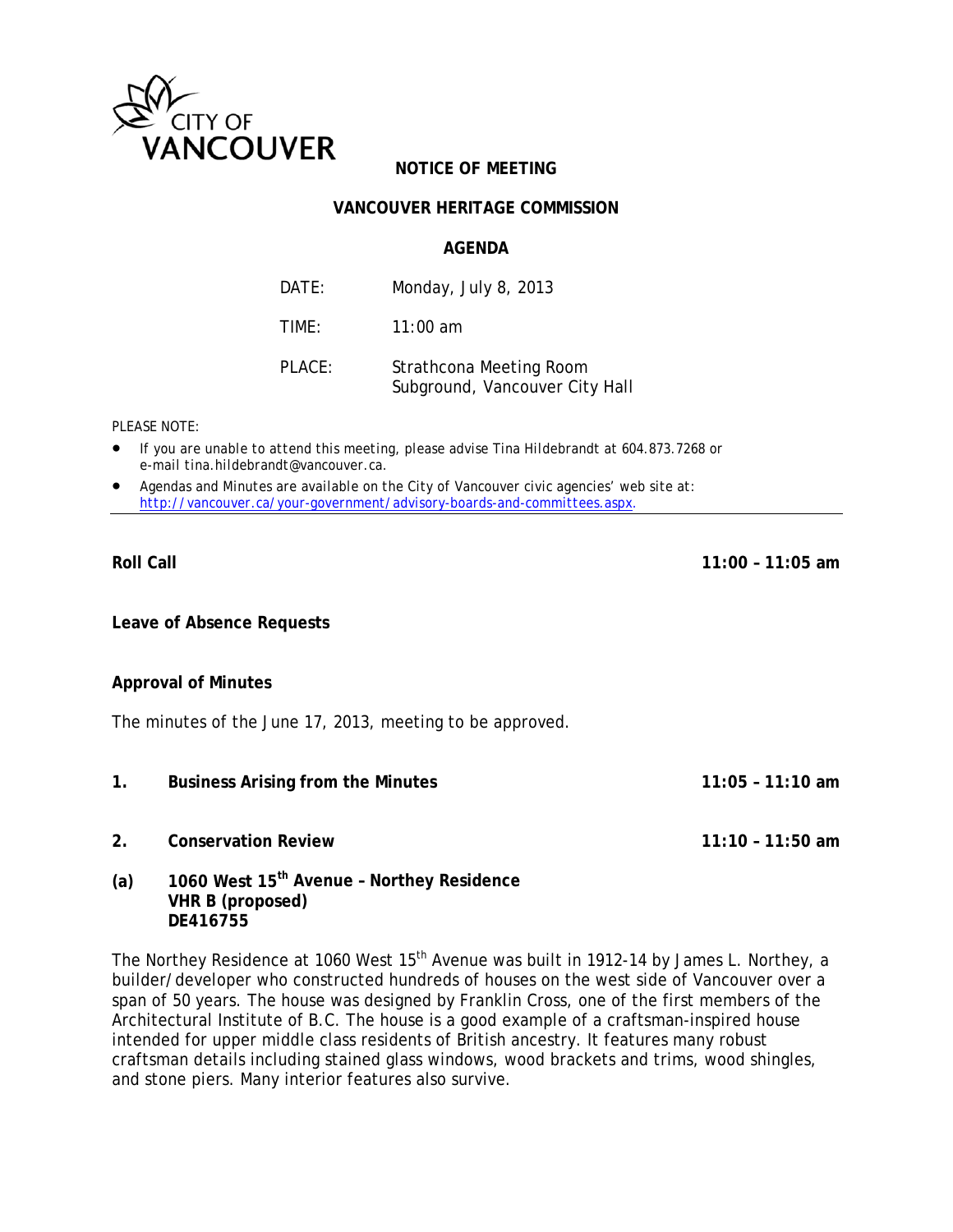On September 13, 2010, the Vancouver Heritage Commission reviewed the SOS and the Register Evaluation for the site and resolved the following:

- A. THAT the Vancouver Heritage Commission supports the Statement of Significance for 1060 West 15th Avenue (The Northey Residence) as presented at the September 13, 2010 meeting.
- B. FURTHER THAT the Commission supports the addition of 1060 West  $15<sub>th</sub>$  Avenue (The Northey Residence) to the Vancouver Heritage Register as a B evaluation noting that the Commission requests staff to review the Heritage Register Evaluation as a potential higher rating in the B evaluation category.

The application proposes to rehabilitate the house, designate it, and convert it into three dwelling units, and to construct an Infill Two-Family Dwelling at the rear of the property. Multiple Conversion Dwelling is a permitted use under the existing RS-2 zoning but Infill is not a listed use. A zoning summary is provided below:

| Density and Parking Summary | Site Area:         | $621 \text{ m}^{\circ}$ (6,690 sq. ft.) |                    |
|-----------------------------|--------------------|-----------------------------------------|--------------------|
| Item                        | Existing           | Permitted or                            | Proposed           |
|                             |                    | Required                                |                    |
| Density                     | 401 m <sup>2</sup> | 373 $m2$                                | 509 m <sup>2</sup> |
|                             | $(4,316$ sq. ft.)  | $(4,014$ sq. ft.)                       | $(5,486$ sq. ft.)  |
|                             | 0.64 FSR           | 0.60 FSR                                | 0.82 FSR           |
|                             |                    | maximum                                 |                    |
| Dwelling Unit density       | 6 (rental)         | 3 maximum                               | 5 (strata)         |
| (total for the site)        |                    | (62 units per hectare                   |                    |
|                             |                    | rounded down)                           |                    |
| <b>Off Street Parking</b>   |                    | 5 minimum                               |                    |

**Density and Parking Summary Site Area: 621 m<sup>2</sup> (6,690 sq. ft.)** 

Issues:

- (i) Conservation of existing elements with the conversion to three units of the heritage building;
- (ii) Compatibility of infill development; and
- (iii) Overall proposal
- Applicant: Eszter Csutkai, Architect
- Attachments: Statement of Significance, Conservation Plan, and drawings
- Staff: James Boldt, Heritage Group

#### **(b) 475 Howe Street – former Stock Exchange Building 11:50 – 12:40 pm A (M) (I) DE 416842**

A rezoning application for the site was previously reviewed by the Commission in December 2011, at which time the following motions were approved:

THAT the Vancouver Heritage Commission requests the Statement of Significance and proposed Heritage Conservation Plan for 475 Howe Street, the former Stock Exchange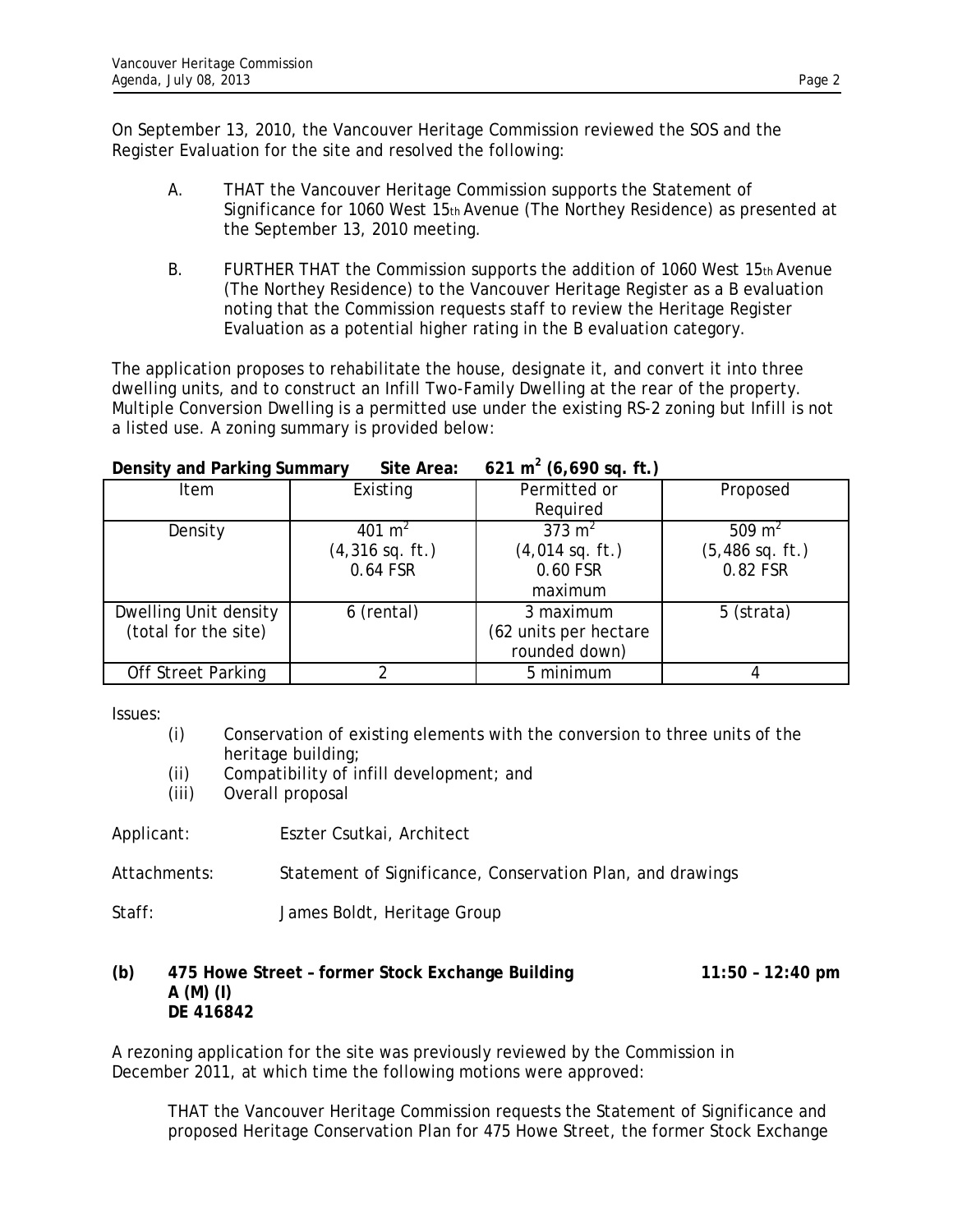Building, as presented at the December 12, 2011, meeting, be refined by the new consultant.

THAT the Vancouver Heritage Commission requests that the proposed Heritage Revitalization Agreement contain a designation of the elevator lobby interior.

THAT the Vancouver Heritage Commission requests that the effect of the massing of the proposed new building be reduced to lessen the impact on the former Stock Exchange Building.

The rezoning of the site was approved by Council in November 2012, and included the heritage designation of the building and the interior elevator lobby.

A development permit application has now been submitted and as per the rezoning approval it proposes to retain, preserve and rehabilitate the former Stock Exchange building and build a new 31 storey office tower which is to be located on the adjacent parcel to the west and be connected to and extend over the heritage building. The application proposes retention of the entire building including seismic upgrading, rehabilitation of the original storefronts, retention of the original entry canopy on Howe Street, recreating the Stock Exchange trading floor similar to the original configuration, and rehabilitation of the historic areaways.

Issues:

| (i)<br>(ii)  | Revised SOS and conservation plan<br>Integration of the new building with the former Stock Exchange Building (is the<br>new building compatible with, subordinate to and distinguishable from the<br>heritage building?) |
|--------------|--------------------------------------------------------------------------------------------------------------------------------------------------------------------------------------------------------------------------|
| Applicant:   | Peter Hildebrandt, Iredale Group Architecture<br>Donald Luxton, Donald Luxton & Associates                                                                                                                               |
| Attachments: | Development Permit Information Submission including Statement of<br>Significance and Heritage Conservation Plan                                                                                                          |
| Staff:       | Marco D'Agostini, Senior Heritage Planner                                                                                                                                                                                |

**3. Density Bank Update and Transfer of Density Policy 12:40 – 1:20 pm** 

*At the meeting held June 17, 2013, this item was postponed to the next meeting due to time constraints.*

Staff have undertaken a review on the current status of the density bank and are preparing a report to Council on proposed amendments to policies that would facilitate heritage conservation in the city. Staff have prepared a presentation for the Commission on the findings and emerging directions and are seeking the Commission's input.

Staff: Marco D'Agostini, Senior Heritage Planner